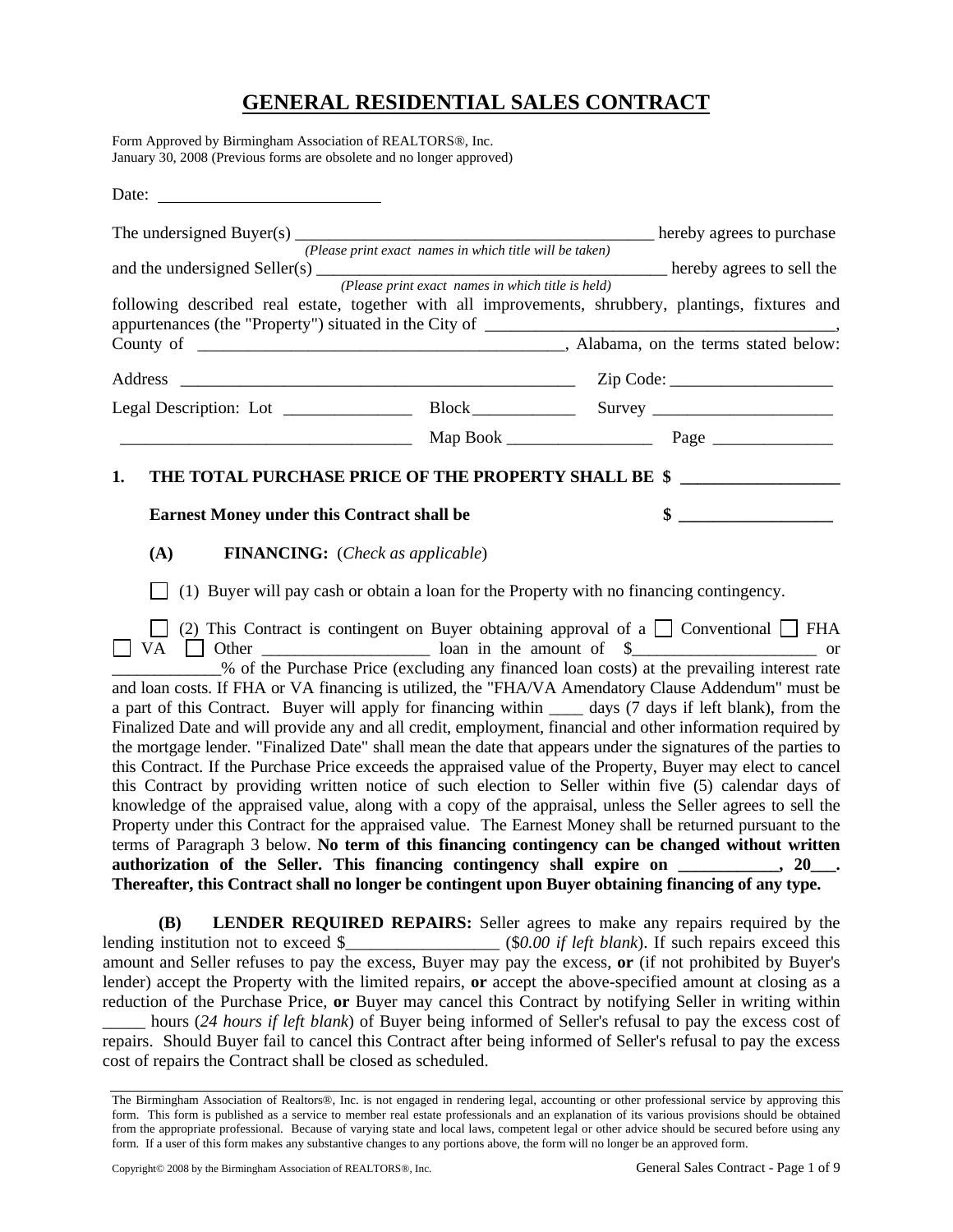**(C) LOAN CLOSING COSTS AND PREPAID ITEMS:** A loan discount not to exceed  $\frac{1}{2}$ % of the amount of the approved loan, shall be paid by  $\Box$  Seller  $\Box$  Buyer. All other loan closing costs and prepaid items are to be paid by Buyer unless herein stated. Seller's obligation, if any, to pay for any loan closing costs is contingent upon the closing of the sale**.**

**2. CLOSING & POSSESSION DATE:** The sale shall be closed and the deed delivered on or before , 20\_\_\_. Possession is to be given upon delivery of the deed if the Property is then vacant; otherwise, possession shall be delivered on  $\qquad \qquad 20$  at  $\qquad \qquad$ : a.m.  $\Box$  p.m. In the event Seller retains possession of the Property beyond the date of closing, Seller hereby agrees that upon surrender of the Property to Buyer, the Property shall be in the same condition as it was on the day of closing.

**3. EARNEST MONEY & DEFAULT OF CONTRACT**: Seller and Buyer hereby direct the Listing Company to hold the earnest money in trust until this Contract has been accepted and signed by all parties, at which time the Earnest Money will be promptly deposited into the escrow account of the Listing Company. In the event an offer or counteroffer is not accepted, the Earnest Money shall be returned to Buyer without a signed release. If the Contract is accepted and signed by all parties and the sale does not close, however, a separate mutual release signed by all parties to this Contract will be required before the Earnest Money will be disbursed. In the event either Buyer or Seller claims the escrowed funds without the agreement of the other party, any holder of the escrowed funds, as prescribed by Alabama Real Estate License Law Rule: 790-X-3-.03 (4), (5), must either retain the escrowed funds until there is a written mutual release among the parties or interplead the disputed portion of the funds into the appropriate court, and shall be entitled to deduct from the escrowed funds for court costs, attorney fees and other expenses relating to the interpleader; provided, however, that any Claim as defined in Paragraph 24 below shall remain subject to mediation and arbitration as set forth in said Paragraph. Seller, at Seller's option, may cancel this Contract if the Earnest Money check is rejected by the financial institution upon which it is drawn. In the event of default by Buyer, all deposits made hereunder may be forfeited as liquidated damages at the option of Seller, provided Seller agrees to the cancellation of this Contract, or alternatively, Seller may elect to pursue his or her available legal or equitable remedies against Buyer pursuant to Paragraph 24 below. In the event of default by Seller, all deposits made hereunder may be returned at the option of Buyer, provided Buyer agrees to the cancellation of this Contract, or alternatively, Buyer may elect to pursue his or her available legal or equitable remedies against Seller pursuant to Paragraph 24 below.

#### **4.** AGENCY DISCLOSURE: The listing company is \_\_\_\_\_\_\_\_\_\_\_\_\_\_\_\_\_\_\_\_\_\_\_\_\_\_\_\_\_\_\_\_\_\_

| The selling company is                                                                                                                                                                                                                                                                                       |  |  |  |  |  |
|--------------------------------------------------------------------------------------------------------------------------------------------------------------------------------------------------------------------------------------------------------------------------------------------------------------|--|--|--|--|--|
| The listing company is: ( <i>Two blocks may be checked</i> )<br>An agent of the seller.<br>An agent of the buyer.<br>An agent of both the seller and buyer and is acting as a limited consensual dual agent.<br>Assisting the $\Box$ buyer $\Box$ seller <i>(check one or both)</i> as a transaction broker. |  |  |  |  |  |
| The selling company is: ( <i>Two blocks may be checked</i> )<br>An agent of the seller.<br>An agent of the buyer.<br>An agent of both the seller and buyer and is acting as a limited consensual dual agent.<br>Assisting the $\Box$ buyer $\Box$ seller <i>(check one or both)</i> as a transaction broker. |  |  |  |  |  |
| <b>Buyer's Initials</b><br>Seller's Initials<br>וי ולי ולה והיום והיו ולא היה של המינה והיו היו היו היו ה                                                                                                                                                                                                    |  |  |  |  |  |

The Birmingham Association of Realtors®, Inc. is not engaged in rendering legal, accounting or other professional service by approving this form. This form is published as a service to member real estate professionals and an explanation of its various provisions should be obtained from the appropriate professional. Because of varying state and local laws, competent legal or other advice should be secured before using any form. If a user of this form makes any substantive changes to any portions above, the form will no longer be an approved form.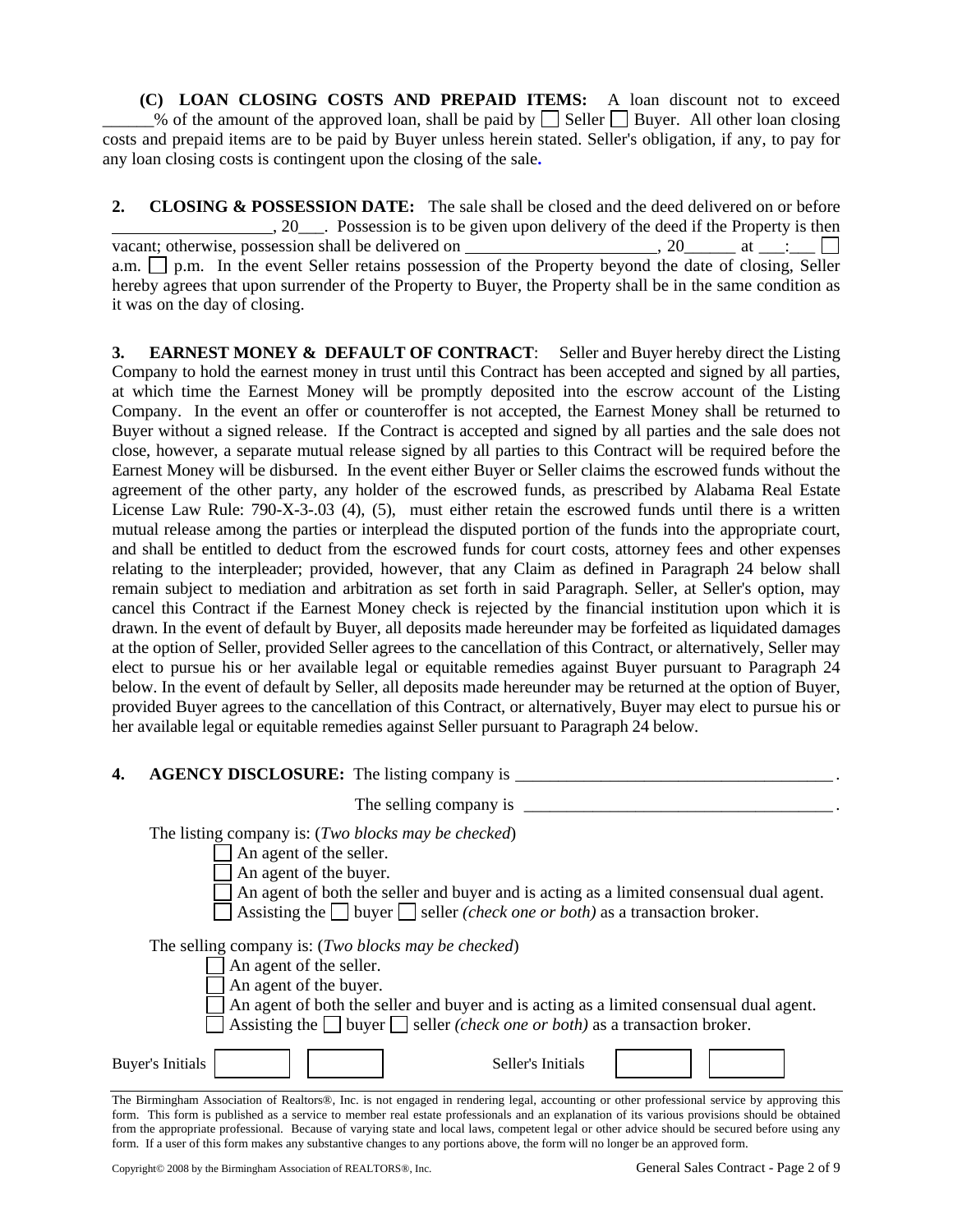**5. HAZARD INSURANCE:** Buyer understands that Buyer is responsible for securing acceptable hazard insurance at a premium rate acceptable to Buyer on the Property at Closing. Buyer shall obtain evidence of insurability at an acceptable premium rate within \_\_\_ days (7 days if left blank) of the Finalized Date. Should Buyer be unable to obtain evidence of insurability at an acceptable premium rate, Buyer may elect to cancel this Contract by providing written notice of such election within said time period to Seller. If the Contract is cancelled, the Earnest Money shall be returned pursuant to the terms of Paragraph 3 above. Failure to notify Seller of Buyer's election to cancel within said time period shall conclusively be deemed acceptance of any available insurance.

**6. TITLE INSURANCE:** Seller agrees to furnish Buyer a standard form owner's title insurance policy at Seller's expense, issued by a company qualified to insure titles in Alabama, in the amount of the Purchase Price, insuring Buyer against loss on account of any defect or encumbrance in the title, subject to exceptions herein, including paragraphs  $7 \& 9$  below; otherwise, the Earnest Money shall be refunded in accordance with Paragraph 3 above. In the event owner's and mortgagee's title policies are required at closing, the total expense of procuring the two policies will be divided equally between Seller and Buyer, even if the mortgagee is the Seller. Seller shall have a reasonable length of time within which to perfect title or cure defects in the title to the Property.

**7. SURVEY:** Buyer  $\Box$  does  $\Box$  does not require a survey by a registered Alabama land surveyor of Buyer's choosing. The lender may require a survey and it is recommended that a new survey be obtained on all purchases. Available information indicates that the Property  $\Box$  is  $\Box$  is not located in a flood plain, but this should be confirmed by a flood plain certification and/or a current surveyor's statement in the survey which shall be the responsibility of Buyer. Further, unless otherwise agreed herein, the Property is purchased subject to utility easements, residential subdivision covenants and restrictions, if any, and building lines of record. It is the responsibility of Buyer to determine, prior to closing of this Contract, whether the foregoing materially impairs the use of the Property for intended purposes. Unless otherwise agreed herein, the survey shall be at Buyer's expense.

**8. PRORATIONS:** Ad valorem taxes, as determined on the date of closing, insurance transferred, accrued interest on mortgage(s) assumed, and homeowners association, fire district or other dues, fees or assessments are to be prorated between Seller and Buyer as of the date of closing, and any existing escrow deposits shall be credited to Seller. Unless otherwise agreed herein, all ad valorem taxes except municipal are presumed to be paid in arrears for purpose of proration; municipal taxes, if any, are presumed to be paid in advance. Seller acknowledges that the Property  $\Box$  is  $\Box$  is not currently subject to Class III residential property tax. If Seller states that the Property is Class III and is in error, Seller will reimburse to Buyer any amount of tax which will be incurred between the date of closing and the end of the current tax year which is in excess of that which would be due under Class III. This obligation will survive the closing.

**9. CONVEYANCE:** Seller agrees to convey the Property to Buyer by warranty deed (check  $\Box$  if Buyer desires that title be held as joint tenants with rights of survivorship), free of all encumbrances except as permitted in this Contract. Seller and Buyer agree that any encumbrances not herein excepted or assumed may be cleared at the time of closing from sales proceeds. The Property is sold and is to be conveyed subject to any mineral and/or mining rights not owned by Seller. Seller understands that the present zoning classification is: verify the current zoning classification.

**10. <b>HOME WARRANTY:** Buyer  $\Box$  does  $\Box$  does not require a Home Warranty Policy issued by a company qualified to provide such policies in the State of Alabama, effective for one year from date of closing to be paid by  $\Box$  Buyer  $\Box$  Seller at cost not to exceed \$ \_\_\_\_\_\_\_\_\_\_\_\_\_. Buyer acknowledges

The Birmingham Association of Realtors®, Inc. is not engaged in rendering legal, accounting or other professional service by approving this form. This form is published as a service to member real estate professionals and an explanation of its various provisions should be obtained from the appropriate professional. Because of varying state and local laws, competent legal or other advice should be secured before using any form. If a user of this form makes any substantive changes to any portions above, the form will no longer be an approved form.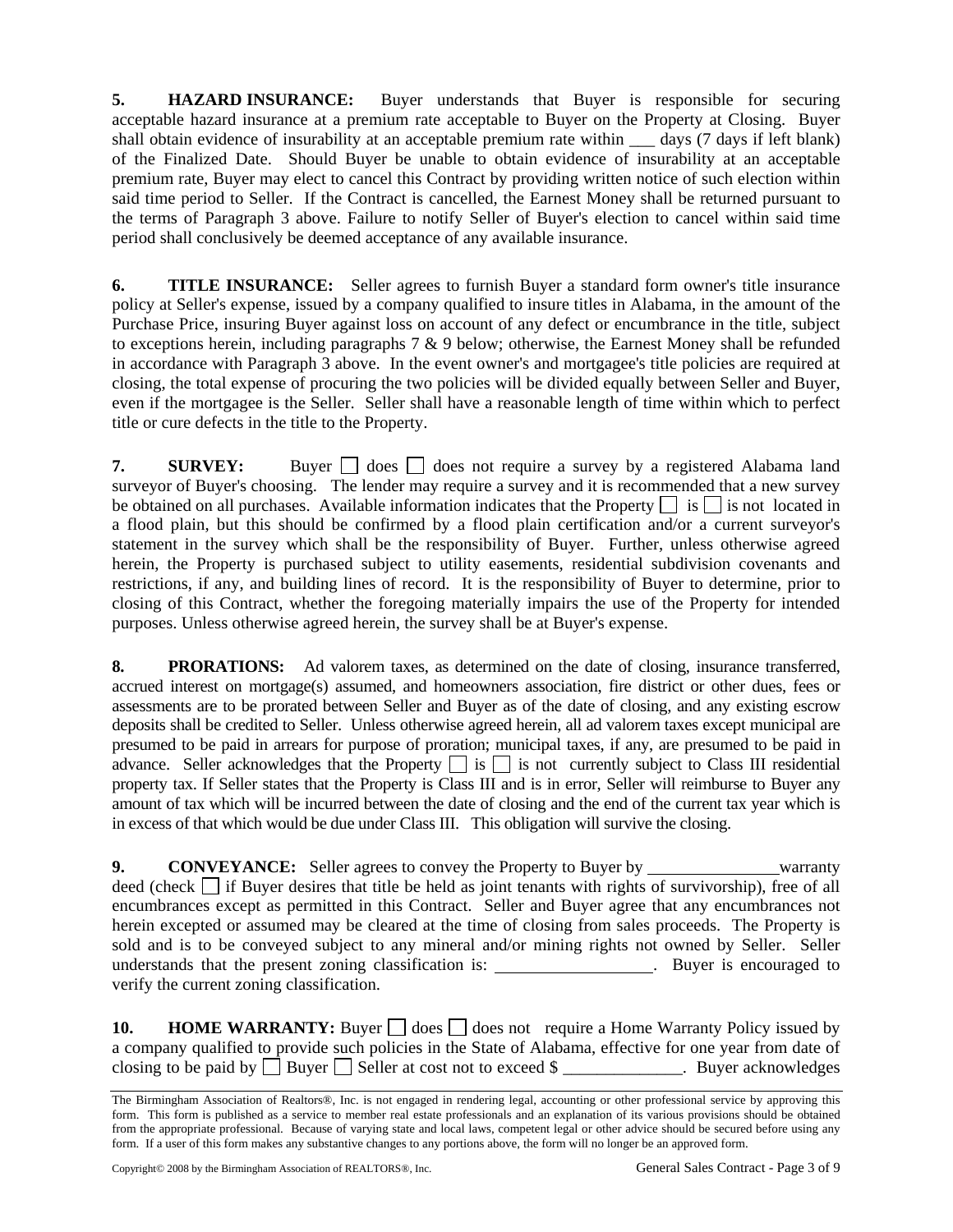that no broker or sales associate has made any representations or statements regarding the terms or conditions of any Home Warranty Policy or the items covered by any such Policy. The Buyer will personally review the Policy, which will contain certain limitations, exclusions and deductions, and Buyer will base the decision to accept or decline the Policy on this review, and not on any information that may have been provided by any broker or sales associate.

**11. BUYER'S DUTY TO INSPECT:** Buyer understands that Alabama law imposes a duty on Buyer to thoroughly inspect a property for conditions of property, defects or other relevant matters prior to closing the sale. Buyer further understands that professional inspection services and/or contractors may be engaged for this purpose. Buyer is encouraged to engage and pay for independent professional inspection services and/or contractors, including but not limited to termite/pest control companies, rather than using previous Seller-acquired inspection reports; rather than allowing the Seller to pay for such inspection reports; or rather than using an inspector recommended by Seller. Brokers and sales associates do not endorse any particular professional inspection service and/or contractor. Buyer understands and agrees that Buyer will not rely and has not relied on any statements or omissions made by any broker or sales associate regarding the condition of the Property. Buyer further understands that if a broker or sales associate is present at or accompanies Buyer on an inspection or walk-through of the Property, it will be as a courtesy and not as a person qualified to detect any defects. **After closing of this sale, all conditions of the Property are the responsibility of Buyer.**

# **CONDITION OF THE PROPERTY**

NEITHER SELLER NOR ANY BROKER OR SALES ASSOCIATE MAKES ANY REPRESENTATIONS OR WARRANTIES REGARDING CONDITION OF THE PROPERTY EXCEPT TO THE EXTENT EXPRESSLY SET FORTH HEREIN. Buyer has the obligation to determine any and all conditions of the Property material to Buyer's decision to purchase the Property, including, without limitation, the condition of the heating, cooling, plumbing and electrical systems; any built-in appliances; the roof and the basement, including leaks therein; the presence of asbestos, or toxic mold; the presence of, or damage from, wood destroying insects and/or fungus; the presence of vermin or other pest infestation; the presence of arsenic in treated wood; the size and area of the Property; the quality of construction materials and workmanship, including floors and structural condition; availability of utilities and sewer or septic tank and condition thereof; subsurface and subsoil conditions, including radon or other potentially hazardous or toxic materials and/or gases; Property access easements, covenants, restrictions or development structures; and any matters affecting the character of the neighborhood. Buyer shall have the opportunity and the obligation to determine the condition of the Property in accordance with 12.A or 12.B below. Unless otherwise excepted, Seller will provide access and utilities for Buyer's inspections until closing. Note: Lenders and/or public authorities may require certain investigations such as termite and septic tank inspections. This does not replace Buyer's duty to thoroughly inspect the Property prior to closing.

# **12. GENERAL HOME INSPECTION:**

**(A) SALE OF PROPERTY NOT CONTINGENT UPON INSPECTION:** Buyer agrees to accept the Property in "AS IS" condition, except for ordinary wear and tear. Seller gives **no** warranties on any systems or appliances being in good working order, and in consideration for the Purchase Price, Buyer accepts total responsibility for all repairs, improvements, and/or defects currently existing in the Property.

Buyer's Initials and the Seller's Initials



The Birmingham Association of Realtors®, Inc. is not engaged in rendering legal, accounting or other professional service by approving this form. This form is published as a service to member real estate professionals and an explanation of its various provisions should be obtained from the appropriate professional. Because of varying state and local laws, competent legal or other advice should be secured before using any form. If a user of this form makes any substantive changes to any portions above, the form will no longer be an approved form.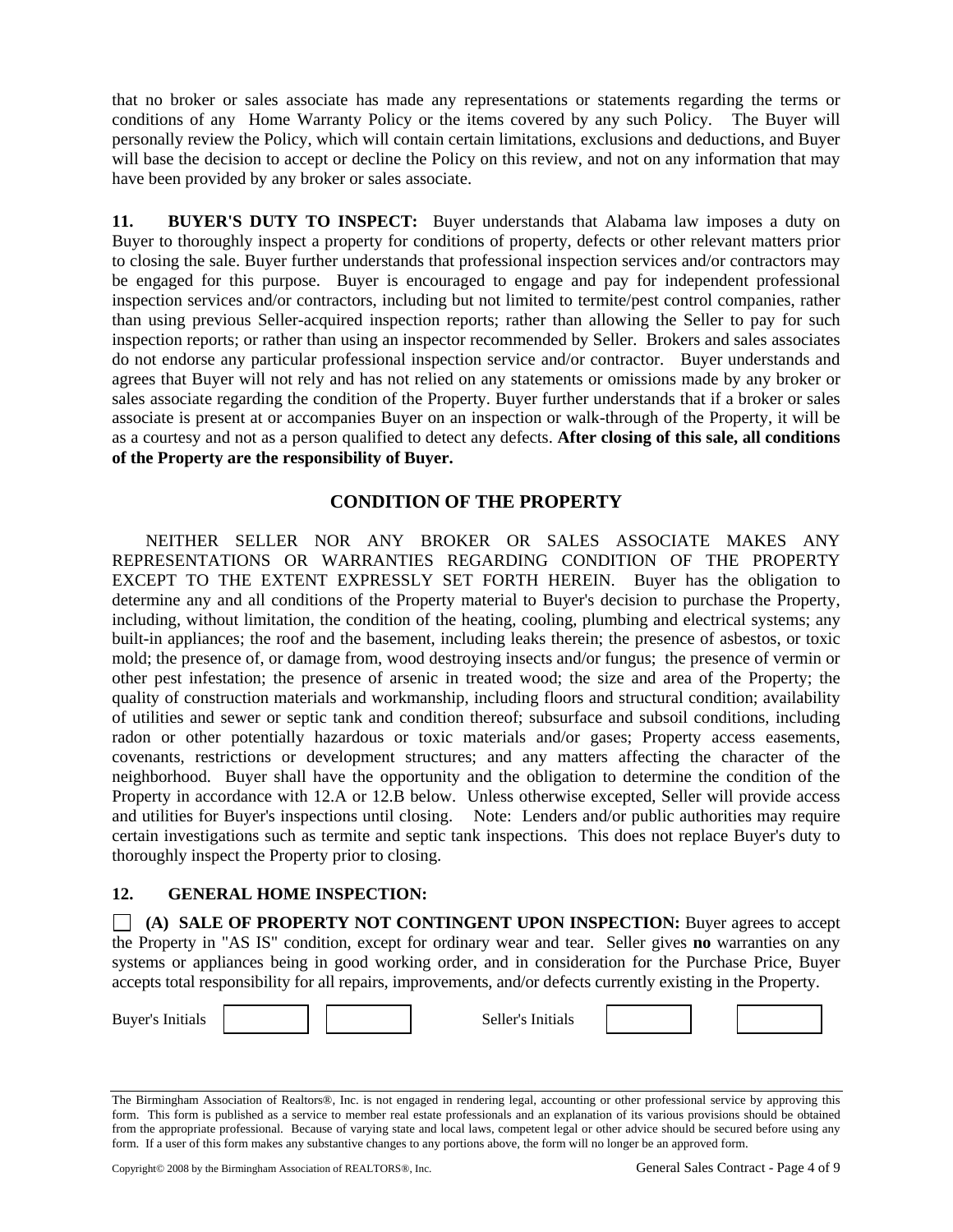**(B) SALE OF PROPERTY CONTINGENT UPON HOME INSPECTION: (This paragraph does not apply to inspections under paragraphs 13 and 14 below.)** Buyer requires additional inspections of the Property at Buyer's expense. Within \_\_\_\_\_\_ days (7 days if left blank) of the Finalized Date, Buyer shall either personally or through others of Buyer's choosing, inspect or investigate the Property.

(1) If such inspections reveal conditions that are unsatisfactory to Buyer, Buyer, at Buyer's sole discretion, may either (a) terminate this Contract **or** (b) request that Seller correct the unsatisfactory conditions. Buyer shall exercise either option by written notice delivered to Seller within \_\_\_\_\_ days after the physical inspection of the Property.

(2) If Buyer requests Seller to correct the specified unsatisfactory conditions, Seller shall respond to Buyer by written notice within days (5 days if left blank) of receipt of such request as to whether Seller is willing to correct the unsatisfactory conditions.

(3) If Seller elects not to correct the unsatisfactory conditions, Buyer shall respond to Seller by written notice delivered to Seller within \_\_\_\_\_\_ days (3 days if left blank) of receipt of Seller's refusal to correct such conditions and advise Seller of its election of either (a) to terminate this Contract and recover the Earnest Money pursuant to Paragraph 3 above, or (b) to waive in writing the request for correction of the conditions and proceed to close the sale.

(4) It shall conclusively be deemed acceptance of the Property, including ordinary wear and tear until the closing, if Buyer fails to notify Seller in writing within the allotted times stated above of any unsatisfactory condition revealed by the inspections, **or** fails to notify Seller in writing of Buyer's election to terminate this Contract as herein provided. Further, it shall conclusively be deemed acceptance of Buyer's request to correct the specified unsatisfactory condition(s) if Seller fails to respond in writing within the time frame stated in subparagraph (2) above.

Buyer's Initials and the seller's Initials Seller's Initials

**NOTE**: "Ordinary wear and tear," as used herein shall not be deemed to include material failure of the heating, cooling, plumbing and electrical systems or built-in appliances.

**13. SEWER/SEPTIC SYSTEMS:** Seller represents that the Property  $\Box$  is  $\Box$  is not connected to sewer, and if so, all connection fees have been paid. If not on sewer, Seller represents that the Property  $\Box$  is  $\Box$  is not connected to a septic system. If Property is on a septic system, Buyer  $\Box$  does  $\Box$  does not require a septic system cleaning and inspection at Buyer's expense. It is recommended if the Property is on a septic system that the Buyer have the septic system inspected by a professional. If the Property is on a septic system and Buyer elects NOT to have the septic system inspected, then Buyer releases Seller, brokers and sales associates from any and all responsibility for problems with the septic system which may be discovered in the future, whether problems exist on the Finalized Date or develop thereafter. It is the responsibility of Buyer to determine, prior to closing of this Contract, whether the foregoing materially impairs the use of the Property for intended purposes.

| <b>Buy</b> |  | $\sim$ 0.44 $^{\prime}$ $^{\prime}$<br>╌ |  |  |
|------------|--|------------------------------------------|--|--|
|            |  |                                          |  |  |

The Birmingham Association of Realtors®, Inc. is not engaged in rendering legal, accounting or other professional service by approving this form. This form is published as a service to member real estate professionals and an explanation of its various provisions should be obtained from the appropriate professional. Because of varying state and local laws, competent legal or other advice should be secured before using any form. If a user of this form makes any substantive changes to any portions above, the form will no longer be an approved form.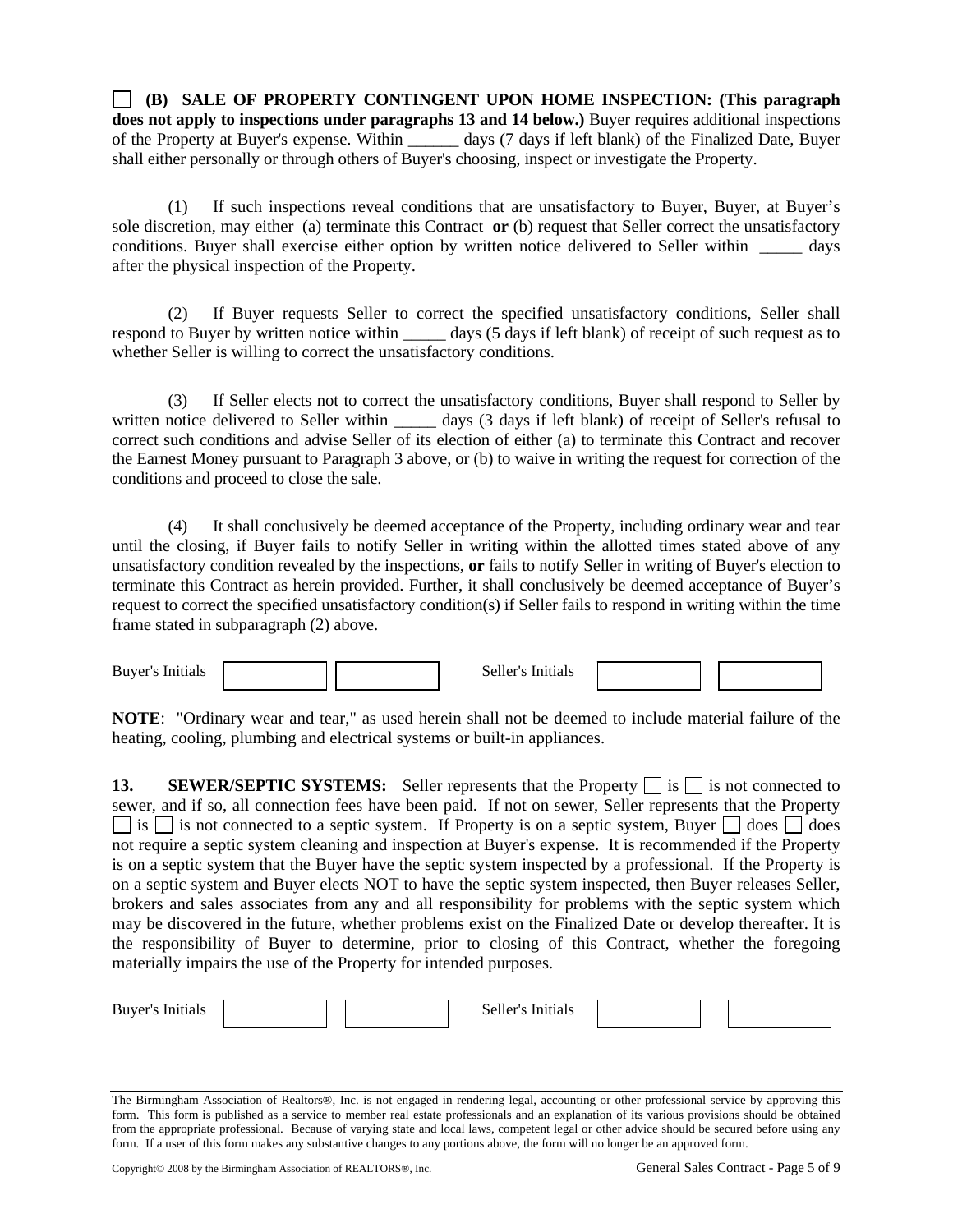#### **14. TERMITE AND/OR WOOD INFESTATION:**

**(A) TERMITE SERVICE AGREEMENT:** Buyer  $\Box$  does  $\Box$  does not require a termite service agreement. If such agreement is required and Seller has an existing transferable agreement, the agreement will be transferred at  $\Box$  Buyer's  $\Box$  Seller's expense. If a new service agreement is required, the cost shall be at  $\Box$  Buyer's  $\Box$  Seller's expense and the service agreement will be ordered by the party paying for the same. Brokers and sales associates make no representations as to the terms or conditions of any termite service agreement.

**(B) WOOD INFESTATION REPORT:** Buyer  $\Box$  does  $\Box$  does not require a Wood Infestation Report. If required by Buyer, lender or pest control company, the cost of the Wood Infestation Report shall be at Buyer's expense and Buyer shall order the report. It is the responsibility of Buyer to determine, prior to closing of this Contract, whether the foregoing materially impairs the use of the Property for intended purposes.

Buyer's Initials  $\left|\right|$  Seller's Initials

**15. LEAD-BASED PAINT AND/OR LEAD-BASED PAINT HAZARDS:** The seller of any interest in residential real property built before January 1, 1978 is required by federal law to provide the buyer with any information on lead-based paint hazards from risk assessments or inspections in the Seller's possession and notify the Buyer of any known lead-based paint hazards. **The Property**  $\Box$  was  **was not built prior to January 1, 1978.** *Seller's Initials* **If any portion** If any portion of the Property was built before January 1, 1978, a copy of the above-referenced disclosure in attached hereto as Addendum # .

**16. BUYER'S FINAL INSPECTION:** Buyer has the right and the responsibility to walk through and inspect the Property prior to closing and notify Seller immediately if the Property is not in the condition agreed upon. Specifically, the Buyer should determine if (a) conditions specified under Paragraph 12(B) above have been satisfied, if 12(B) was selected; (b) the systems as described under the **NOTE** in 12(B) above are functioning; and (c) no new defects to the Property have occurred, other than ordinary wear and tear since acceptance under Paragraph 12 above. If the Property is not in satisfactory condition, Buyer shall immediately notify Seller. If Seller refuses to pay for any repairs or correct any unsatisfactory conditions requested by Buyer pursuant to Paragraph 12(B) above , Buyer may proceed with the closing **or** cancel the contract and recover the Earnest Money in accordance with Paragraph 3 above. If Buyer fails to conduct this walk-through inspection, Seller's repair and maintenance obligations will be deemed fulfilled. **After closing, all conditions of the Property are the responsibility of the Buyer.** 

**17. DISCLAIMER:** Seller and Buyer hereby acknowledge and agree that they have not relied upon any advice or representation of the Listing Broker or Company or the Selling Broker or Company or any of their sales associates ("brokers and sales associates"), and accordingly Seller and Buyer agree that no broker or sales associate shall be held responsible for any obligations or agreements that Seller or Buyer have to one another hereunder. Further, Seller and Buyer agree to discharge and release the brokers and sales associates from any claims, demands, damages, actions, causes of actions or suits at law arising in any way from this Contract related to the Property, and shall include but not be limited to the condition of the heating, cooling, plumbing, water and electrical systems and any built-in appliances; the roof and the basement, including leaks therein; the presence of asbestos, arsenic in treated wood, toxic

The Birmingham Association of Realtors®, Inc. is not engaged in rendering legal, accounting or other professional service by approving this form. This form is published as a service to member real estate professionals and an explanation of its various provisions should be obtained from the appropriate professional. Because of varying state and local laws, competent legal or other advice should be secured before using any form. If a user of this form makes any substantive changes to any portions above, the form will no longer be an approved form.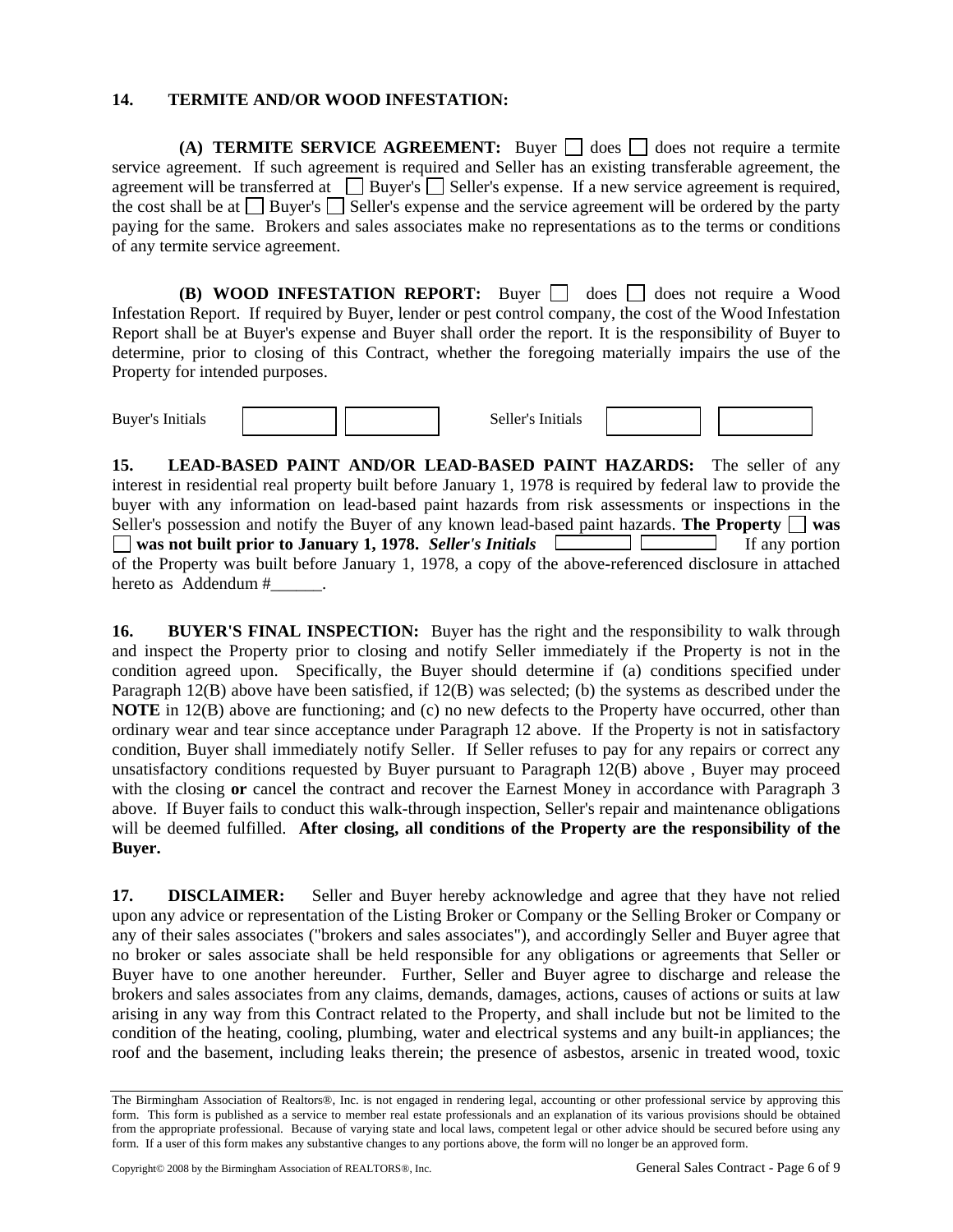mold or fungus; the size and area of the Property; the quality of the workmanship or construction materials, including floors; the structural condition; the condition, availability or location of utilities, sewer or septic system; the investment or resale value of the Property; subsurface or subsoil conditions such as sinkholes, mining or other soil conditions, including radon or other potentially hazardous gases or toxic materials; the existence of, or damage from, wood destroying insects and/or fungus, or vermin/pest infestation; Property access, easements, covenants, restrictions, development structure, and appurtenances thereto, and any matters affecting the character of the neighborhood; the past, present, or future financial stability of the builder or developer or the future insurability of the Property; or the compliance of the builder or developer under any warranty or any related mortgage terms and conditions; or any other matters affecting the willingness of the Seller and Buyer to sell or purchase the Property on the terms and at the Purchase Price herein set forth. Seller and Buyer acknowledge and agree that if such matters are of concern to them in the decision to sell or purchase the Property, they have sought and obtained independent advice relative thereto.

Buyer's Initials  $\vert$  Seller's Initials

**18. SELLER WARRANTY:** Seller warrants that Seller has not received notification from any owners association or lawful authority regarding any assessments that remain unpaid, pending assessments, pending public improvements, or repairs, replacements, or alterations to the Property that have not been satisfactorily made. Seller warrants that there is no unpaid indebtedness on the Property except as described in this Contract. These warranties shall survive the closing.

**19. FIRE/SMOKE/GAS DETECTORS:** Buyer shall satisfy himself that all applicable federal, state and local statutes, ordinances or regulations concerning fire/smoke/gas detectors have been met. Upon closing or after taking possession of the Property, whichever occurs first, Buyer shall be solely responsible for compliance with such laws.

**20. RISK OF LOSS:** Seller agrees to keep in force sufficient hazard insurance on the Property to protect all interests until this sale is closed. If the Property is destroyed or materially damaged between the Finalized Date and the closing, and Seller is unable to restore it to its previous condition prior to closing, the Buyer shall have the option of canceling this Contract and recovering the Earnest Money pursuant to Paragraph 3 above, provided that notice of cancellation is received prior to closing or accepting the Property in its damaged condition. If Buyer elects to accept the Property in its damaged condition, any insurance proceeds otherwise payable to Seller by reason of such damage shall be applied to the balance of the Purchase Price or otherwise be payable to Buyer.

**21. SELECTION OF ATTORNEY:** Buyer and Seller hereby  $\Box$  do  $\Box$  do not agree to share the fees of a closing attorney, who will represent the mortgage lender, if the sale is financed. Buyer and Seller acknowledge and agree that such sharing of fees may involve a conflict of interest on the part of the attorney and the attorney will require that an affidavit be signed at closing acknowledging the conflict of interest and Buyer's and Seller's acceptance of the same. The parties further acknowledge that they have a right to be represented at all times by separate and independent counsel in connection with this Contract and the closing thereof by an attorney of their own choosing at their own expense.

**22. PERSONAL PROPERTY:** Any personal items remaining with the Property shall be at no additional cost to Buyer, shall not add to the value of the Property, shall be in "as is" condition unless otherwise agreed to herein, shall be unencumbered at the time of closing, and shall be only that personal

The Birmingham Association of Realtors®, Inc. is not engaged in rendering legal, accounting or other professional service by approving this form. This form is published as a service to member real estate professionals and an explanation of its various provisions should be obtained from the appropriate professional. Because of varying state and local laws, competent legal or other advice should be secured before using any form. If a user of this form makes any substantive changes to any portions above, the form will no longer be an approved form.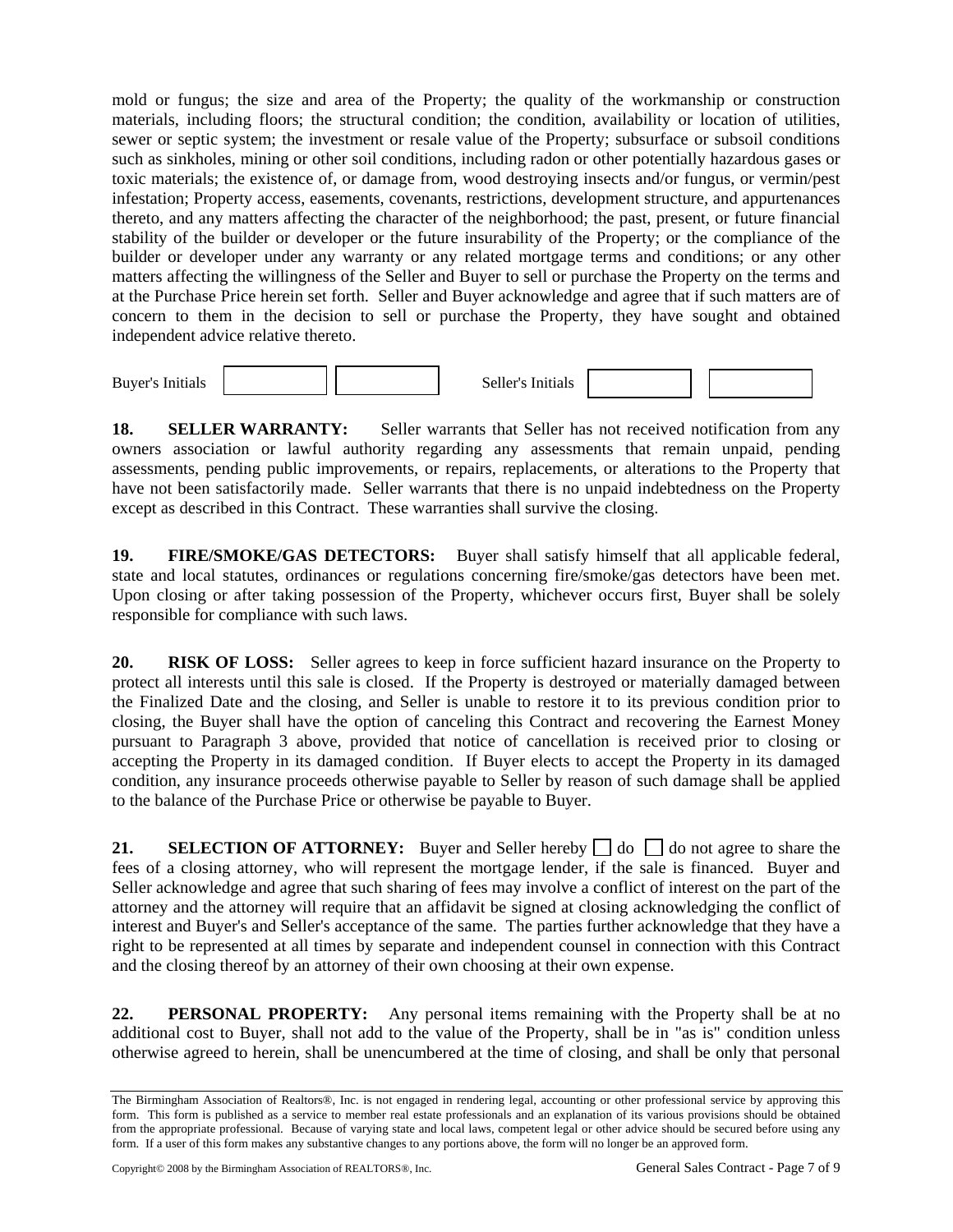property which is currently on the premises and included on the itemized list attached hereto as Addendum #  $\qquad$  (said list to be specific as to description and location of such items).

**23. OTHER OFFERS WHILE BUYER'S OFFER IS PENDING:** Buyer hereby acknowledges that offers other than Buyer's offer may have been made or may be made before Seller acts on or while Seller is considering Buyer's offer or counteroffer. While the Buyer's offer or counteroffer is pending, and before this Contract becomes effective, Seller hereby expressly reserves the right to reject Buyer's offer or counteroffer or to withdraw any offer previously made by Seller to Buyer relating to the Property, and to accept any other offer or counteroffer.

**24. MEDIATION AND ARBITRATION/WAIVER OF TRIAL BY JURY: All claims, disputes or other matters in question arising out of or relating in any way to this Contract or the breach thereof, including claims against any broker or sales associate, or relating to the relationship involved with, created by or concerning this Contract, including the involvement of any broker or sales associate ("Claim"), shall be submitted to mediation with a mutually agreed upon mediator within forty-five (45) days of notice of the Claim. In the event no mediated resolution is reached within sixty (60) days of the party's notice of the Claim, all Claims shall be resolved by binding arbitration by a single arbitrator in Birmingham, Alabama in accordance with the Commercial Arbitration Rules of the American Arbitration Association then in effect. EACH PARTY ACKNOWLEDGES THAT HE OR SHE IS KNOWINGLY WAIVING THE RIGHT TO A TRIAL BY JURY RELATING TO ALL CLAIMS. All disputes concerning the arbitrability of any Claim or the enforceability or scope of this provision shall be subject to the same binding arbitration. The parties shall bear equally the cost of the arbitrator and each party shall otherwise bear their own costs; provided the arbitrator shall have the authority to award costs as a part of this award to the extent authorized by applicable law. The arbitrator shall follow the law applicable to any Claim and shall be empowered to award any damages or other relief which would be available under the law applicable to any such Claim. The determination of the arbitrator shall be final, binding on the parties and non-appealable, and may be entered in any court of competent jurisdiction to enforce it. The parties acknowledge and agree that the transactions contemplated by and relating to this Contract, which may include the use of materials and components which are obtained from out-of-state and which otherwise include the use of interstate mails, roadways and commerce, involve interstate commerce, as that term is defined in the Federal Arbitration Act, 9 U.S.C. § 2.** 

Buyer's Initials Seller's Initials Seller's Initials

**25. FACSIMILE OR COUNTERPART SIGNATURES:** This Contract may be executed and delivered by any party hereto by sending a facsimile of the signature or by a legally recognized esignature. Such facsimile signature or legally recognized e-signature shall be binding upon the party so executing it upon the receipt of the signature by any other party.

**26. ADDITIONAL PROVISIONS:** Additional provisions to this Contract are set forth on the attached Addendum(s) # \_\_\_\_\_\_\_\_\_\_\_\_\_\_\_\_\_\_\_\_\_\_ which shall be signed by all parties and shall be part of this Contract.

**27. OBLIGATION FOR FEES AND EXPENSES:** Buyer and Seller acknowledge that in the event this Contract is cancelled or does not close for any reason, fees or costs paid in advance may be nonrefundable.

The Birmingham Association of Realtors®, Inc. is not engaged in rendering legal, accounting or other professional service by approving this form. This form is published as a service to member real estate professionals and an explanation of its various provisions should be obtained from the appropriate professional. Because of varying state and local laws, competent legal or other advice should be secured before using any form. If a user of this form makes any substantive changes to any portions above, the form will no longer be an approved form.